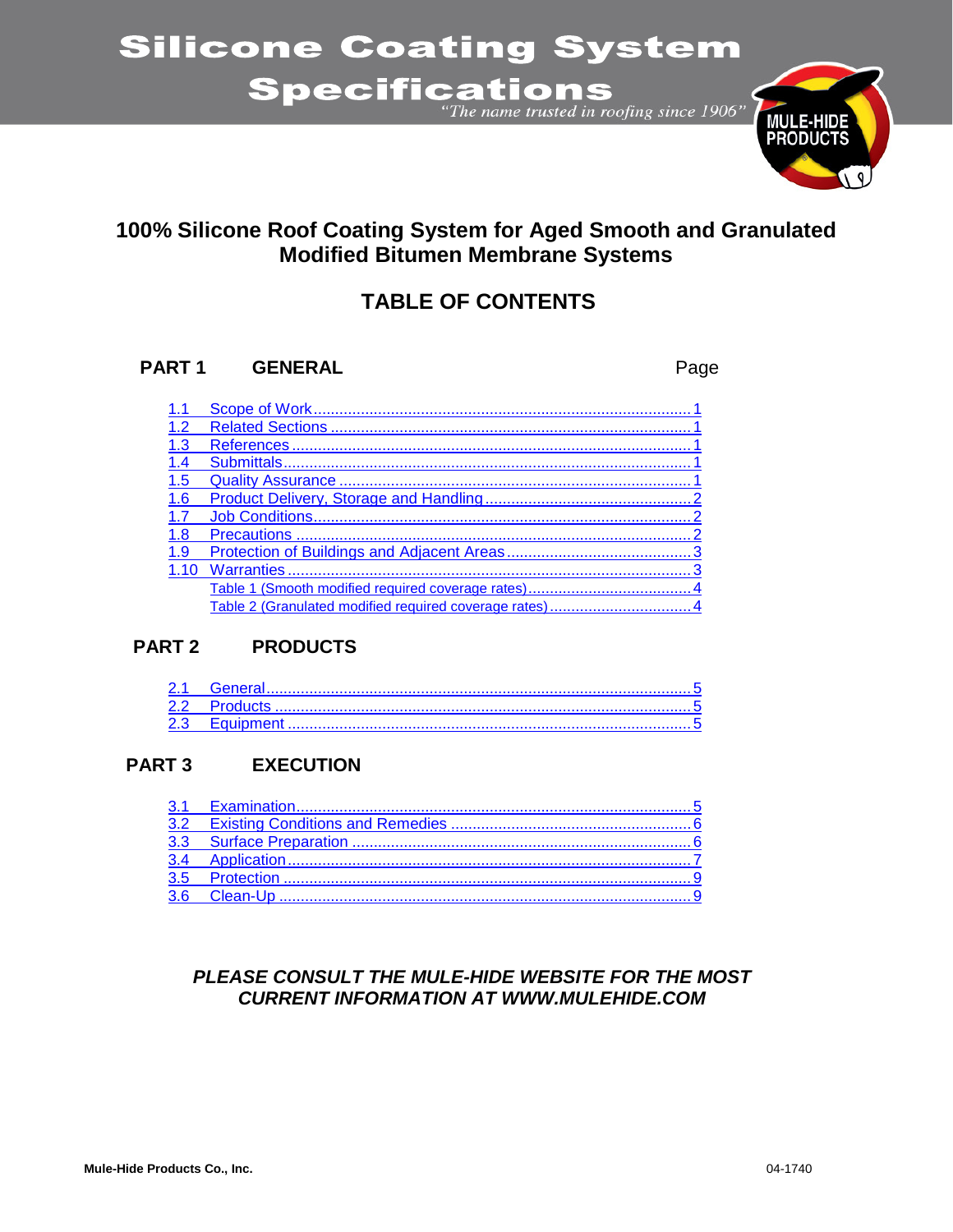# **System Specifications**

"The name trusted in roofing since 1906"



#### **100% Silicone Roof Coating Restoration for Aged Smooth and Granulated Modified Bitumen Membrane Systems**

#### **Part 1 General** December 2021

This specification is a guide for the application of a fluid applied roof coating system over aged, smooth and granulated Modified Bitumen (MB) roof systems utilizing the Mule-Hide 100% Silicone Roof Coating and accessory products.

#### <span id="page-1-0"></span>**1.1 Scope of Work**

- A. Contractor will provide all labor, equipment and Mule-Hide labeled materials necessary to install a 100% Silicone Roof Coating System.
- B. Mule-Hide's most current Product Data Sheets and installation instructions shall be followed in conjunction with this specification.
- C. Contractor to complete all necessary repairs to the existing roof system to restore it to a watertight condition using similar materials prior to installing the 100% Silicone Roof Coating System.

#### <span id="page-1-1"></span>**1.2 Related Sections**

- A. Related sections may or may not be applicable to this specification.
- B. Section 07 62 00: Sheet Metal Flashing and Trim: Metal flashing and counterflashing installation and requirements.
- C. Section 22 30 00: Plumbing: Roof drains, scuppers, gutters and downspout installation and requirements.

#### <span id="page-1-2"></span>**1.3 References**

- A. ASTM D6694 Standard Specification for Liquid-Applied Silicone Coating
- B. NRCA Roofing and Waterproofing Manual
- C. Underwriters Laboratories Building Materials Directory
- D. CRRC (Cool Roof Ratings Council)

#### <span id="page-1-3"></span>**1.4 Submittals**

- A. Submit Product Data Sheets (PDS) confirming physical and performance properties of each product used in the system.
- B. Submit Safety Data Sheets (SDS) for each product used in the system.
- C. Submit a roof survey including roof type, measurements and descriptions of the condition of the seams, penetrations, drains, gutters, known leaks and a moisture scan or test cuts with an indication of moisture content. Photographs of all conditions should be included in the submission.
- D. Submit a sample copy of the requested warranty type.

#### <span id="page-1-4"></span>**1.5 Quality Assurance**

- A. Manufacturer Qualifications: Mule-Hide Products Co., Inc. shall provide a roof coating system that meets or exceeds the criteria listed in this section.
- B. When a project requires an NDL ("No Dollar Limit") System Warranty the Mule-Hide Roof Coating System shall be installed in compliance with Mule-Hide published Specifications and Details exclusively by an independent Mule-Hide Warranty Eligible Contractor.
- C. Supplier shall retain batch samples of all coating products used in the system for a minimum of 5 years.
- D. Prior to work commencing, the Mule-Hide Warranty Eligible Contractor shall submit a fully completed Silicone Roof Coating System Warranty Application to the Mule-Hide Technical Department. Included shall be an accurately dimensioned roof drawing plus photos of any unusual flashing details or roof conditions.
- E. Contractor shall furnish all insurance, licenses, permits and certifications as required by local authorities and/or the property owner.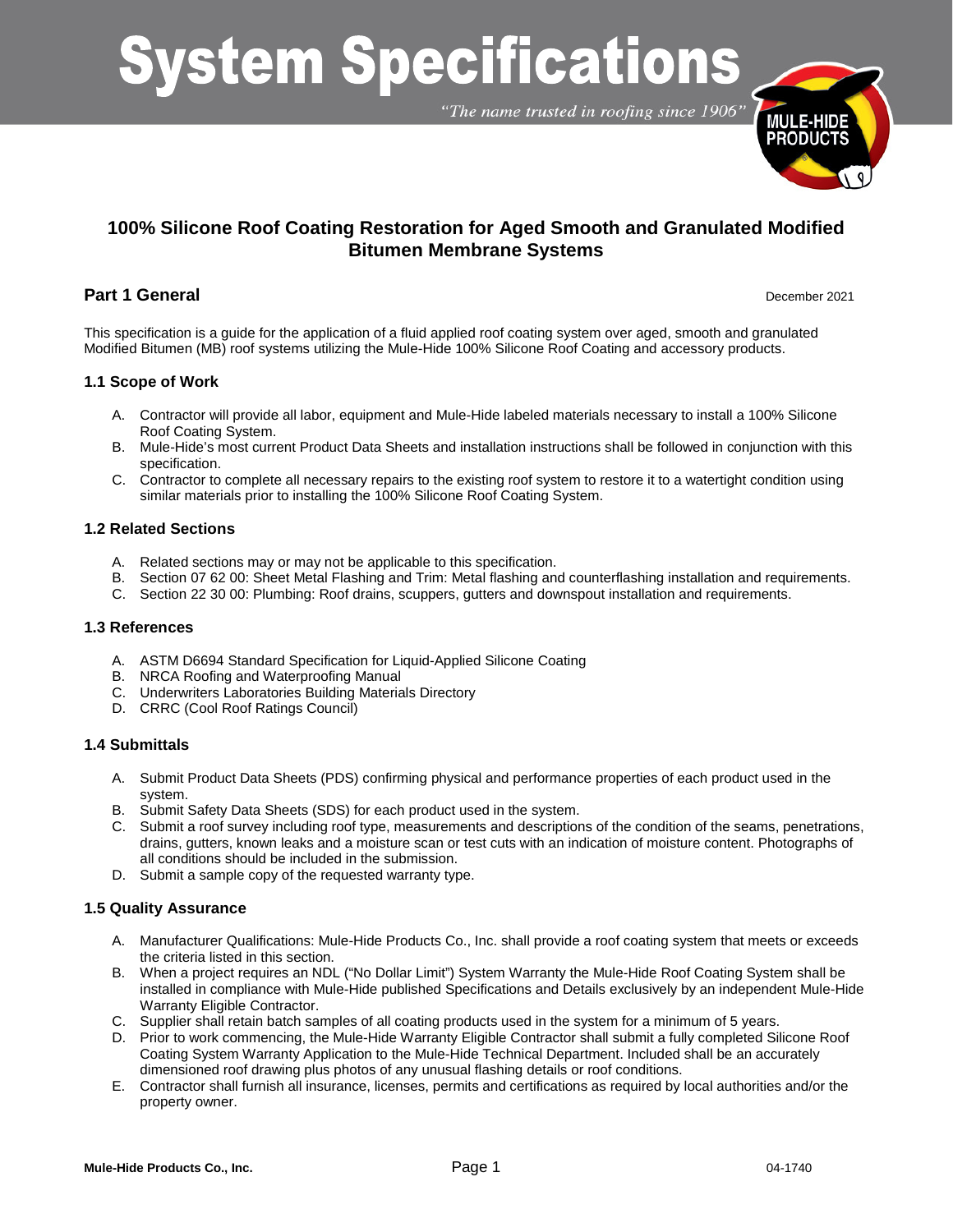F. Contractor shall ensure that all work performed at the site shall be in accordance with National Roofing Contractors Association (NRCA) Low Slope Roofing Manual recommendations and all other pertinent guidelines issued by the NRCA in reference to other types of construction present at the job site.

#### <span id="page-2-0"></span>**1.6 Product Delivery, Storage and Handling**

- A. All products delivered to the job site shall be in their original unopened containers or wrappings and clearly labeled with the manufacturer's name, product identification and date of manufacture.
- B. Store all materials in a dry, clean area protected from the elements and damage. Place all stored materials on pallets and cover with a tarpaulin. Keep out of direct contact with sunlight.
- C. All liquid products and caulks shall be stored at temperatures between 60°F and 80°F. Materials exposed to lower temperatures affect the workability and performance of the product. Products shall be restored to the above temperature prior to use.
- D. All flammable materials shall be stored in a cool, dry area away from open flames and sparks. Follow precautions outlined on containers or supplied by the material manufacturer/supplier.
- E. All materials determined as being damaged (confirmed by Mule-Hide) due to improper storage on the job site are to be replaced with new materials.

#### <span id="page-2-1"></span>**1.7 Job Conditions**

- A. The roof must be substantially sound clean, dry and free of areas of ponding water, ice, snow, rain or dew, oils, grease, particulate matter or other debris.
- B. Roof must be inspected for the following existing conditions:
	- 1. Ridges, blisters, or other membrane or system defects
		- 2. Peeling and chalking of previous coatings
		- 3. Poorly attached vents or other projections
		- 4. Open seams and side laps
		- 5. Insufficient slope, damaged membrane or insulation
		- 6. Areas of ponding water areas of dirt/debris accumulation
		- 7. Broken or improperly flashed pipes
		- 8. Broken or missing drain components
		- 9. Loose or damaged perimeter edge metal
		- 10. Deteriorated, damaged, or loose flashings
		- 11. Damaged or wet insulation or substrates
- C. All deficiencies including all sources of leaks must be properly corrected prior to the installation of the new silicone roof coating system.
- D. The contractor shall follow and comply with all safety regulations as recommended by OSHA.
- E. Any unusual or concealed condition discovered during the preparation of the existing roof surface or installation of the silicone roof coating system is to be reported to the owner and Mule-Hide immediately in writing. Work is to be halted until the owner has responded with a solution to the problems.
- F. All local building codes and requirements should be followed where applicable. It is the roofing contractor's sole responsibility to determine and ensure that the roofing system selected complies with all local codes and requirements.
- G. All air intake ventilation equipment should be shut off and all ductwork openings should be temporarily sealed during product application.

#### <span id="page-2-2"></span>**1.8 Precautions**

- A. Coatings may require mixing immediately prior to application. If mixing is required, mix at low speed to avoid entraining air into the coating. Coatings shall be mixed no more than 1 (one) hour prior to use.
- B. This product cures through absorption of moisture from the air. Avoid entraining air when mixing. Do not mix at high speeds.
- C. Remixing of 100% Silicone Roof Coating is permitted as necessary.
- D. Remixing of Mule-Hide 2-Part Epoxy Primer after expiration of its pot life is not permitted.
- E. No products with a "Flash Point" below 100°F shall be permitted due to associated fire hazard.
- F. No products with chlorinated "Toxic Exempt" solvents including perchloroethylene, 111 trichloroethane or methylene chloride or isocyanates shall be utilized due to the associated health hazards to workers and building occupants.
- G. No asphalt or vegetable based oils may be used in the production of any product included in this specification.
- H. Materials should be maintained at a minimum temperature of 50°F for 24 hours prior to the application to ensure the optimal application qualities.
- I. Do not apply coating when ambient temperature is within  $5^{\circ}$ F of the dew point.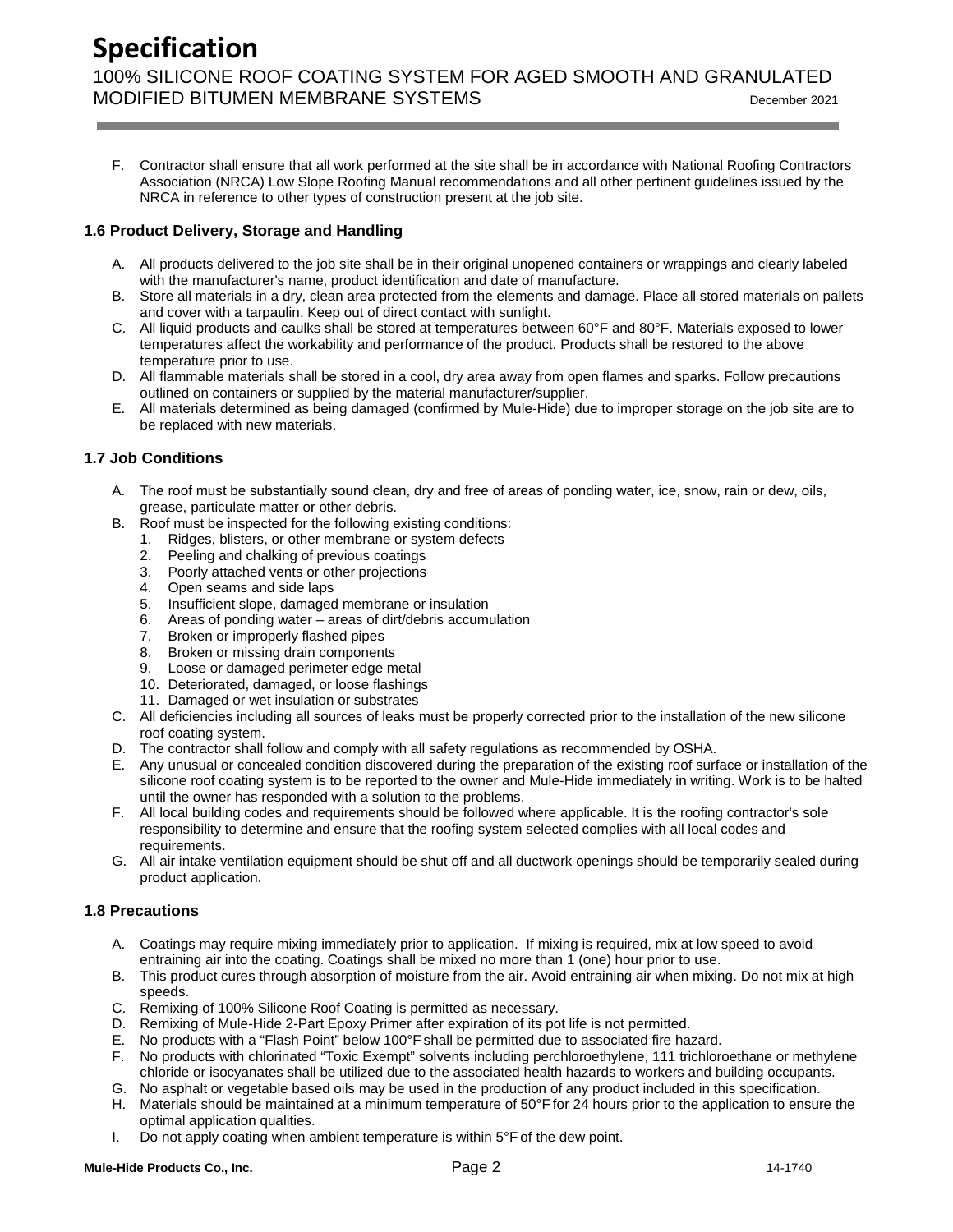- J. Do not apply coatings during or just before rain, inclement weather or on frost covered or wet surfaces.
- K. The roof surface must be a minimum of 35°F to ensure that frozen condensation is not present on the roof surface.
- L. The roof surface should not exceed a maximum of 100°F to avoid blisters and pinholes.

#### <span id="page-3-0"></span>**1.9 Protection of Buildings and Adjacent Areas**

- A. It is the sole responsibility of the installing contractor to protect all surfaces adjacent to the surfaces to be coated including but not limited to, windows, doors, equipment and wall surfaces, either from overspray, brushing or rolling of the coatings being installed.
- B. All roof top air intake equipment should be turned off and all openings should be sealed to prevent any fumes from entering the building.
- C. When spraying, parking lots adjoining the building should be blocked off sufficiently to protect vehicles from wind borne overspray.

#### <span id="page-3-1"></span>**1.10 Warranties**

Mule-Hide Roof Coating NDL System Warranties ("System Warranties") are available for commercial projects when approved by Mule-Hide and installed in compliance with Mule-Hide's published specifications and details. System warranties are only available when applied for and installed by Mule-Hide Warranty Eligible Contractors. System Warranties are not available for residential projects. The 50-yr Silicone Limited Material Warranty is available for both residential and commercial projects. Mule-Hide defines a residential project as a single-family dwelling.

- A. Roof Coatings Warranty Application forms must be fully completed and submitted to the Mule-Hide Technical Department prior to beginning the project. Issuance of a warranty will be dependent upon completion of the project to the satisfaction of Mule-Hide and payment of any required warranty fees. Mule-Hide reserves the right to decline to issue any warranties for projects completed before the submittal of the proper Warranty Application to Mule-Hide.
- B. Mule-Hide 50-year Silicone Limited Material Warranty
	- 1. Mule-Hide offers a 50-year Silicone Limited Material Warranty for residential and commercial projects. This warranty maintains that the silicone coating, when applied at a minimum rate of 1.5 gallons per 100 sf. will retain its physical properties for the specified period, be free of manufacturing defects and not breakdown due to normal environmental conditions. This warranty does not include coverage for labor costs, leaks due to workmanship of the installed products, leaks caused by movement or deterioration of the existing roof surface to which the Silicone Roof Coating has been applied, leaks caused by other substrate conditions, other components not supplied by Mule-Hide and does not cover the appearance, cleanliness, discoloration or staining of the coating for any reason.
	- 2. Mule-Hide does not perform inspections of the installation before issuing the 50-year Silicone Limited Material Warranty. A Mule-Hide Warranty Application and proof of purchase (invoice) must be submitted to Mule-Hide to obtain this warranty. See the Mule-Hide 50-year Silicone Limited Material Warranty sample for specific terms and conditions. This warranty is not transferrable.
- C. Mule-Hide's Roof Coatings NDL System Warranties for Commercial Buildings
	- Mule-Hide offers a 10, 15 or 20-year Roof Coatings NDL System Warranties. The Roof Coatings NDL System Warranty is available through Mule-Hide Warranty Eligible Contractors only for commercial projects. This warranty is not available for residential projects. This warranty covers leaks due to manufacturing defects, premature weathering and the contractor's workmanship of the installed product. This warranty does not cover leaks due to movement or deterioration of the existing roof surface to which the Silicone Roof Coating System has been applied, leaks caused by other substrate conditions, components not supplied by Mule-Hide and does not cover the appearance, cleanliness, discoloration or staining of the coating for any reason.
	- 2. See the Mule-Hide Roof Coatings NDL System Warranty sample for specific terms and conditions. Please contact the Mule-Hide Technical Department for information and requirements regarding the Mule-Hide Roof Coatings System Warranty Program.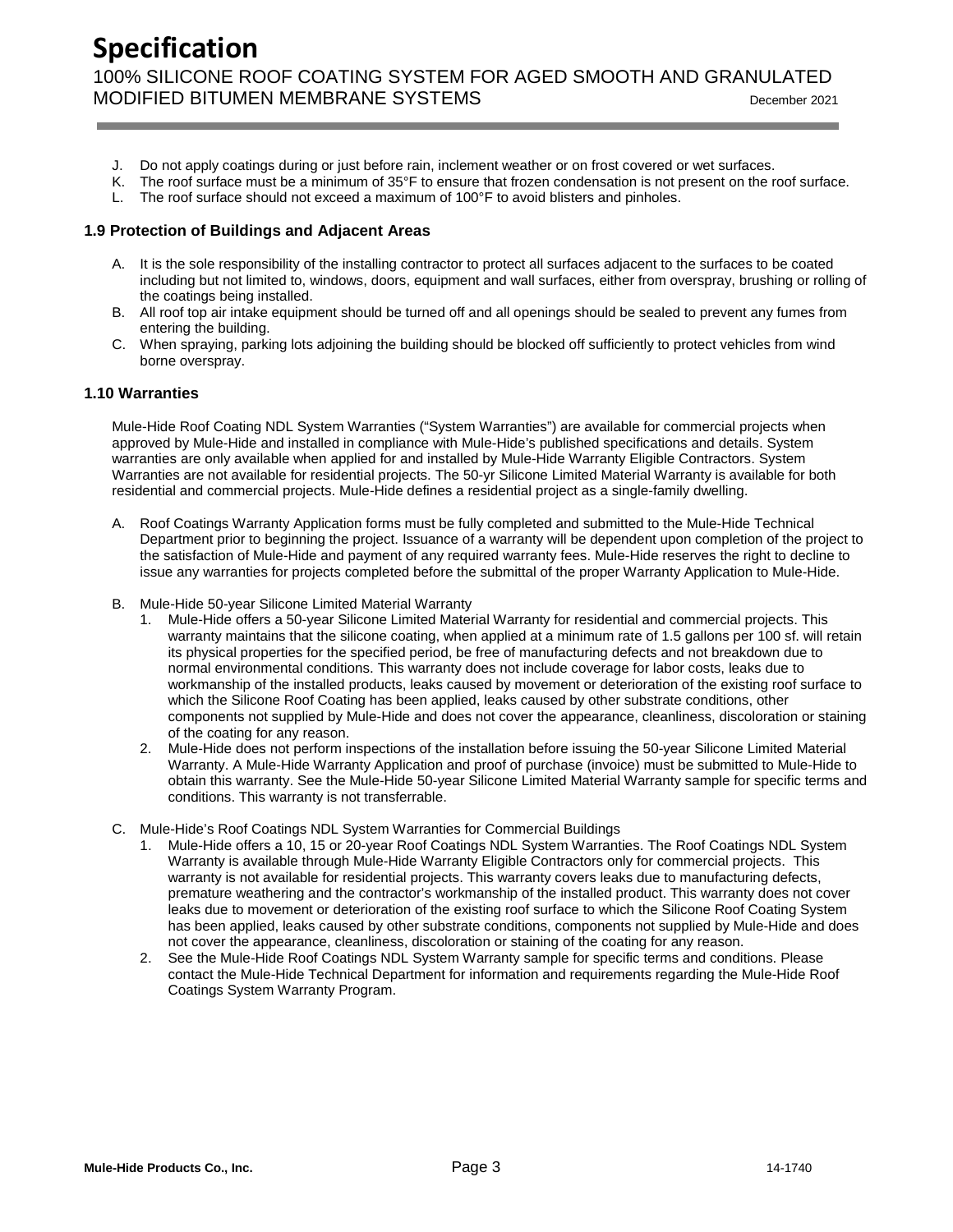Mule-Hide Silicone Roof Coatings System warranties require the following minimum application rates:

#### <span id="page-4-0"></span>**Table 1: Smooth Modified Bitumen systems**

| <b>Smooth Surface Modified Bitumen</b> |                                                                                   |                                                                                                         |                                                                                                                                                                                                                      |                                                             |  |  |  |
|----------------------------------------|-----------------------------------------------------------------------------------|---------------------------------------------------------------------------------------------------------|----------------------------------------------------------------------------------------------------------------------------------------------------------------------------------------------------------------------|-------------------------------------------------------------|--|--|--|
| <b>Warranty Type</b>                   | Cleaner                                                                           | <b>Primer</b>                                                                                           | Seams                                                                                                                                                                                                                | 100% Silicone Roof<br>Coating                               |  |  |  |
| 10-year                                | Clean with 115 Cleaner<br>applied with low pressure<br>sprayer then power washed. | If priming, use 1 coat @<br>.25 gal/100 sf 2-part epoxy<br>or 1 coat @ 1.5 gal/100 sf<br>Multibase SB   | 100% Silicone Sealant brush<br>applied 4" wide $@3.3$ gal/100<br>linear feet centered over seam<br>edge. Or 100% Silicone Roof<br>Coating applied 4" wide @ 2.3<br>gal/100 linear feet centered<br>over seam edge.   | 1 coat @ 1.5 gal/100 sf<br>(24 wet mils, 23 dry<br>mils)    |  |  |  |
| $15$ -year                             | Clean with 115 Cleaner<br>applied with low pressure<br>sprayer then power washed. | If priming, use 1 coat @<br>.25 gal/100 sf 2-part epoxy<br>or 1 coat $@$ 1.5 gal/100 sf<br>Multibase SB | 100% Silicone Sealant brush<br>applied 4" wide $@3.3$ gal/100<br>linear feet centered over seam<br>edge. Or 100% Silicone Roof<br>Coating applied 4" wide @ 2.3<br>gal/100 linear feet centered<br>over seam edge.   | 1 coat @ 2.0 gal/100 sf<br>(32 wet mils, 31 dry<br>mils)    |  |  |  |
| $20$ -year                             | Clean with 115 Cleaner<br>applied with low pressure<br>sprayer then power washed. | If priming, use 1 coat @<br>.25 gal/100 sf 2-part epoxy<br>or 1 coat $@$ 1.5 gal/100 sf<br>Multibase SB | 100% Silicone Sealant brush<br>applied 4" wide $@3.3$ gal/100<br>linear feet centered over seam<br>edge. Or 100% Silicone Roof<br>Coating applied 4" wide $@$ 2.3<br>gal/100 linear feet centered<br>over seam edge. | 1 coat @ 2.5 gal/100<br>sf or (40 wet mils, 38<br>dry mils) |  |  |  |

#### <span id="page-4-1"></span>**Table 2: Granule Surface Modified Bitumen systems**

| <b>Granule Surface Modified Bitumen</b> |                                                                                   |                                                                       |                                                                                                                                                                                                                      |                                                             |  |  |  |
|-----------------------------------------|-----------------------------------------------------------------------------------|-----------------------------------------------------------------------|----------------------------------------------------------------------------------------------------------------------------------------------------------------------------------------------------------------------|-------------------------------------------------------------|--|--|--|
| <b>Warranty Type</b>                    | Cleaner                                                                           | <b>Primer</b>                                                         | <b>Seams</b>                                                                                                                                                                                                         | 100% Silicone Roof<br>Coating                               |  |  |  |
| $10$ -year                              | Clean with 115 Cleaner<br>applied with low pressure<br>sprayer then power washed. | If priming, use 1 coat of<br>Multibase SB @ 1.5<br>gal/100 sf minimum | 100% Silicone Sealant brush<br>applied 4" wide $@3.3$ gal/100<br>linear feet centered over seam<br>edge. Or 100% Silicone Roof<br>Coating applied 4" wide $@$ 2.3<br>gal/100 linear feet centered<br>over seam edge. | 1 coat @ 1.5 gal/100 sf<br>(24 wet mils, 23 dry<br>mils)    |  |  |  |
| $15$ -year                              | Clean with 115 Cleaner<br>applied with low pressure<br>sprayer then power washed. | If priming, use 1 coat of<br>Multibase SB @ 1.5<br>gal/100 sf minimum | 100% Silicone Sealant brush<br>applied 4" wide $@3.3$ gal/100<br>linear feet centered over seam<br>edge. Or 100% Silicone Roof<br>Coating applied 4" wide $@$ 2.3<br>gal/100 linear feet centered<br>over seam edge. | 1 coat @ 2.0 gal/100 sf<br>(32 wet mils, 31 dry<br>mils)    |  |  |  |
| $20$ -year                              | Clean with 115 Cleaner<br>applied with low pressure<br>sprayer then power washed. | If priming, use 1 coat of<br>Multibase SB @ 1.5<br>gal/100 sf minimum | 100% Silicone Sealant brush<br>applied 4" wide $@3.3$ gal/100<br>linear feet centered over seam<br>edge. Or 100% Silicone Roof<br>Coating applied 4" wide $@$ 2.3<br>gal/100 linear feet centered<br>over seam edge. | 1 coat @ 2.5 gal/100 sf<br>or (40 wet mils, 38 dry<br>mils) |  |  |  |

Notes:

- Minimum application rates listed do not include thickness of primers or areas where additional coatings are required.
- All side-laps and end-laps of the roofing membrane that are in the low-sloped plane of the roof are to be inspected with a seam probe. Seams that are determined to be improperly installed or have lost their performance need to be repaired with like membrane and then treated with the required seam-sealer, flashing compound or silicone coating at the application rates listed above.
- When priming granulated surfaces additional primer may be required due to the surface roughness. Dried color of the primer should be uniform in appearance over the entire surface. Dark areas may require additional primer.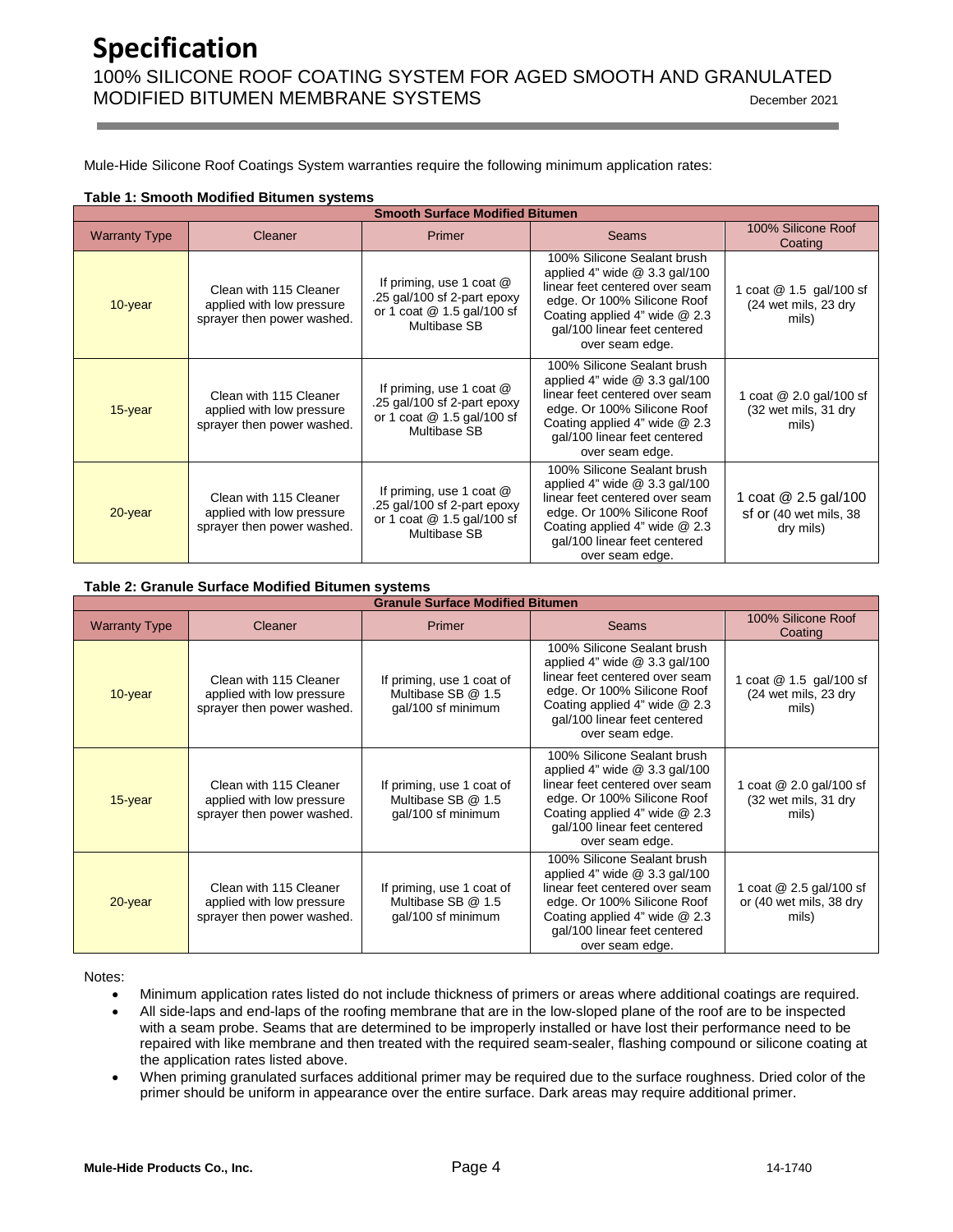## **Specification**

100% SILICONE ROOF COATING SYSTEM FOR AGED SMOOTH AND GRANULATED MODIFIED BITUMEN MEMBRANE SYSTEMS DECEMBER 2021

#### **Part 2 Products**

#### <span id="page-5-0"></span>**2.1 General**

- A. The components of the Mule-Hide Silicone Roof Coating System shall be products manufactured or supplied by Mule-Hide Products Co., Inc.
- B. Components other than those supplied or manufactured by Mule-Hide may be submitted for review and acceptance by Mule-Hide's Technical Department. Any product requested for review and acceptance must be submitted prior to the job start. Mule-Hide's acceptance of any other product is based solely on chemical compatibility and published performance data provided by the component manufacturer. Other components may be considered on a job-by-job basis and must be approved in writing by Mule-Hide's Technical Department. Mule-Hide offers no warranty or guarantee for the performance or suitability of any component not supplied or manufactured by Mule-Hide.

#### <span id="page-5-1"></span>**2.2 Products**

The following Mule-Hide materials must be used to install Mule-Hide Silicone Roof Coating Systems. Mule-Hide will not warrant any application where another manufacturer's product is substituted for a Mule-Hide product. All products listed below are physically and chemically compatible with each other.

- A. **115 Cleaner** a biodegradable detergent wash suitable for cleaning and preparing metal and aged roof surfaces (including but not limited to smooth BUR, modified bitumen, EPDM, TPO, Hypalon (CSPE) and PVC roof systems).
- B. **Si 2-Part Epoxy Primer** a 2-part epoxy intended for preparing existing smooth surfaced asphalt roofs and modified bitumen prior to coating with Mule-Hide's 100% Silicone Roof Coating or 100% Silicone Sealant. The application rate is .25 gal/100 sf for smooth and granulated surfaces.
- C. **Multibase SB** a one-component acrylic coating used as primer for granulated and smooth modified surfaces. The application rate is 1.5 gal/100 sf for smooth and granulated surfaces.
- D. **100% Silicone Sealant** a high solids, moisture-cure silicone sealant intended for sealing joints in masonry, architectural metal, metal roof seams and fasteners and miscellaneous repairs prior to coating.
- E. **100% Silicone Roof Coating** This product is a 100% silicone based, single-component roof coating that creates a barrier that is resistant to normal weathering, is durable, breathable and weatherproof. This product meets or exceeds the requirements of ASTM D6694. Refer to the Mule-Hide Product Data Sheets for physical properties and additional information.
- F. **MP Liquid Sealant** a single component, non-shrink, polyurethane sealant used for filling/topping pitch pans.
- G. **ShapeShift Pitch Pans** high-strength polymer straight and outside corner sections that snap-lock together to create custom sized pitch pans to seal around various roof penetrations.
- H. **Walkway Granules** Mule-Hide Walkways granules are colored EPDM granules available in gray or safety yellow used with the 100% Silicone Roof Coating to provide a non-slip surface over a Mule-Hide Silicone Roof Coating System in areas of foot traffic or service areas.
- I. **Tietex® 325 Poly Fabric –** a stitch-bonded polyester product that offers high-strength properties with good elongation for excellent thermal stress force accommodations. Tietex 325 Poly Fabric is a soft polyester that will readily conform to surface irregularities and is easy to handle.

#### <span id="page-5-2"></span>**2.3 Equipment**

A. Spray Equipment (optional) – Mule-Hide recommends the Graco GH 933ES Hi-Flo Big Rig sprayer with a Monarch 5:1 pump, 3/4" material hose (7,250 psi) up to 250 ft., 1/2" whip, XHF spray gun (7,250 psi) with a XDF 7,250 psi tip (.029 - .035). The recommended pressure at the gun should be 3,000 psi while spraying (Note: Pump lower must be set to maximum lower-ball travel).

Note: Use of the Monarch pump requires the use of an air compressor capable of delivering 20CFM @ 90 psi. B. Miscellaneous equipment includes 3/4" to 1-1/4" nap, lint free, 9" and 4" roller covers and frames, 6' handles, 4"

- double wide chip brushes, roofers' trowels, scissors for cutting fabric and a 1/2" power drill with mixing attachment.
- C. Miscellaneous hand and power tools may be required to complete any repairs to the existing roof.

#### **Part 3 Execution**

#### <span id="page-5-3"></span>**3.1 Examination**

- A. Prior to bidding the project a pre-inspection of the roof should take place with the Warranty Eligible Contractor and a Mule-Hide representative to review the conditions of the roof and determine if the roof is suitable for the application of a Mule-Hide Silicone Roof Coating System.
- B. Adhesion Tests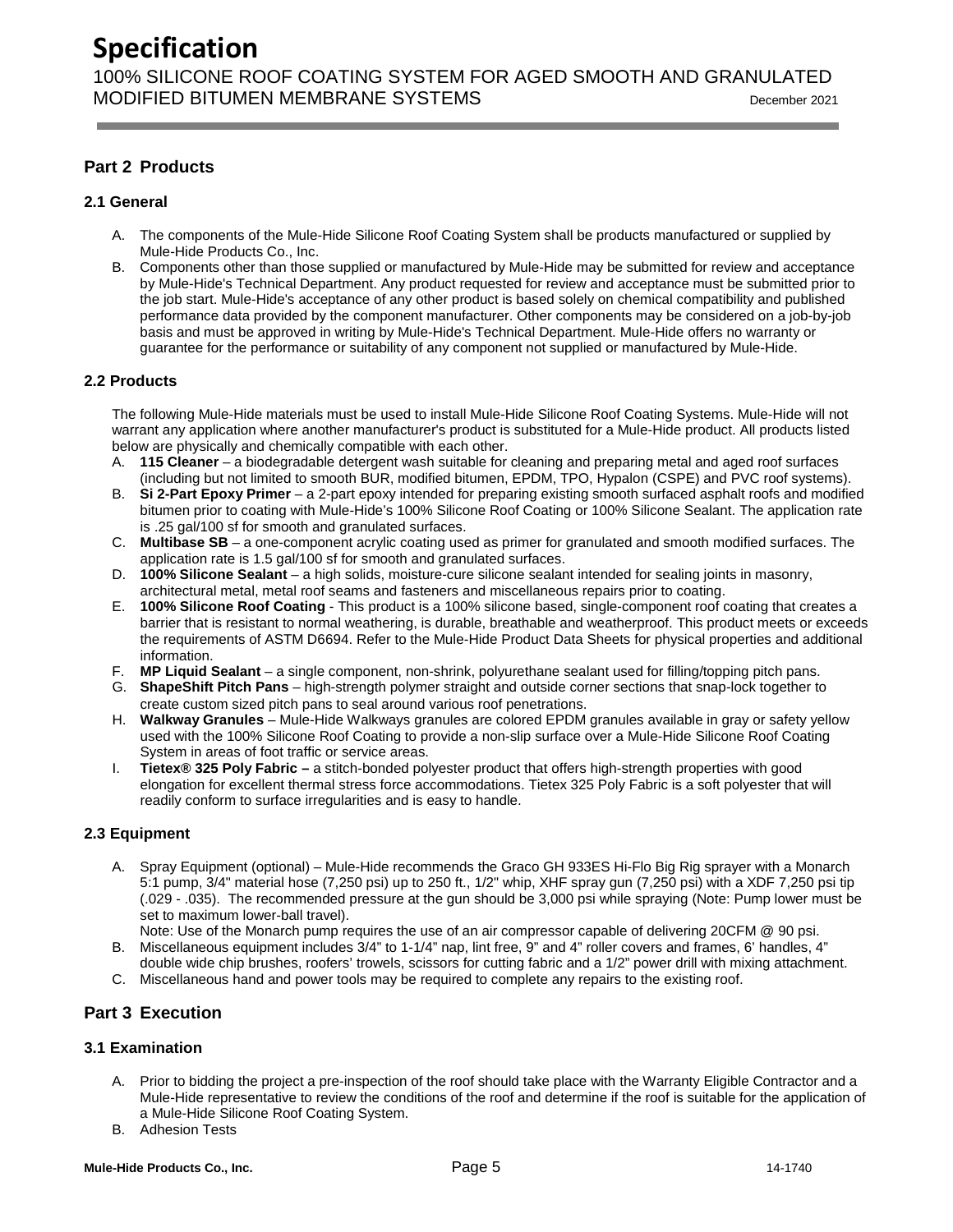- 1. The decision to perform adhesion tests should be determined at the time of the pre-inspection. Any metal roof systems having an existing coating covering the roof surface shall be required to have adhesion tests performed. While adhesion tests are not always needed when coating a bare metal roof, they are required when the metal panels are pre-painted or are covered with an existing coating applied that will not be removed. While there is no actual ASTM test method for field testing of adhesion for roof coatings, many manufacturers will reference ATSM D903 or ASTM D3359. Mule-Hide follows ASTM D903 and ASTM D6083 with modifications.
- 2. When an adhesion test is needed follow the procedure outlined in Mule-Hide Technical Bulletin 1803, Roof Coating Adhesion Test and submit the test results to the Mule-Hide Technical Department for review and comment.

#### <span id="page-6-0"></span>**3.2 Existing Conditions and Remedies**

- A. Prior to the commencement of work, the roof shall be re-inspected and any conditions not included in the roof survey shall be added and noted. All new information must be communicated to the Mule-Hide prior to starting work.
- B. The existing roof assembly must be structurally sound, watertight and free of shrinkage, buckling, unacceptable ponding conditions, encapsulated moisture, open seams, open or damaged flashings, loose terminations or other serious defects. Do not install the Silicone Roof Coating System over saturated substrates or insulation.
- C. Defects and leaks shall be remedied prior to the installation of the Silicone Roof Coating System. Follow original manufacturers repair methods, refer to the NRCA Repair Manual for Low-Slope Membrane Roof Systems for individual condition repairs of defects or contact Mule-Hide Technical Department for recommendations. If repairs are extensive, contact Mule-Hide Technical Department for recommendations.
- D. Drains are recommended to be installed to allow positive drainage of the roof surface. Retained water may not cover more than 5% of the roof surface. If it is not possible to install drains, areas of ponding (must evaporate within 48 hours as defined by NRCA) may be eliminated by filling with insulation and installing new Mod Bit materials similar to the existing roof system before installing the Silicone Roof Coating System. Any areas where ponding remains beyond 48 hours shall require an increased rate of at least 1 (one) additional gallon per 100 sf.
- E. Existing insulation, membrane and all fasteners shall be inspected for insulation damage, membrane damage and fastener back out. Should any of these conditions exist, contact Mule-Hide Technical Department to determine a proper repair procedure.
- F. Any wet insulation must be removed and replaced with similar new insulation and new Mod Bit materials installed in the same manner as the Mod Bit membrane removed. Mule-Hide recommends following NRCA published guidelines for completing repairs and replacement of any area containing damaged or wet insulation or substrate. Depending on the extent of wet insulation, a complete replacement of the existing roof system may be required. Mule-Hide requires moisture scans be completed followed with core cuts to confirm the condition of the insulation and substrate.
- G. Existing flashings shall be properly terminated according to NRCA guidelines or the original membrane manufacturer's specifications. Defective terminations shall be remedied. Damaged flashings shall be repaired prior to installation of the Silicone Roof Coating System.
- H. Curbs and penetrations must not interrupt the flow of water off the roof. If defects are present, install crickets to divert water around the penetrations.
- I. If the existing roof surface contains aluminum coating, pressure wash the substrate, utilizing the 115 Cleaner as needed, to remove the loose aluminum flakes from the substrate. A change in color from silver to bronze will occur when the loose aluminum has been sufficiently removed. When the surface can be wiped or touched and no aluminum dust remains, the surface is sufficiently prepared to accept the Silicone Roof Coating System.
- J. If the existing roof surface has been coated with asphalt emulsion, the roof is not acceptable for direct application of the Silicone Roof Coating System. However, if polyester reinforcing fabric is floated on the surface of the existing asphalt emulsion, then a Silicone Roof Coating System may be installed (see section 3.4 C).
- K. The existing roof system must be returned to a sound, watertight condition prior to installation of the Silicone Roof Coating System.

#### <span id="page-6-1"></span>**3.3 Surface Preparation**

- A. Mechanically remove all loose coatings and/or patching material as is possible. Wire brush to remove any areas of scaly rust on any metal surfaces to be coated. Remove all debris, dirt and other loose contaminants from the roof surface prior to cleaning.
- B. The roof surface shall be cleaned with Mule-Hide 115 Cleaner in accordance with Mule-Hide's most current Product Data Sheet. **Do not dilute the 115 Cleaner**. Apply direct to the roof with a mop, pump sprayer or other suitable lowpressure sprayer at a rate of 1 gallon per 100 square feet. Avoid contact with painted surfaces or vinyl siding. Allow wet contact with the roof surface for a minimum of 15 minutes. Areas that are heavily contaminated or working in hotter temperatures may require an increased application rate from 1 to 2 gallons per 100 square feet. Rewet the membrane with additional cleaner if needed. Agitate roof surface with stiff bristle broom or orbital scrubber. Heavily contaminated areas may require multiple cleanings with scrubbing to obtain a clean membrane.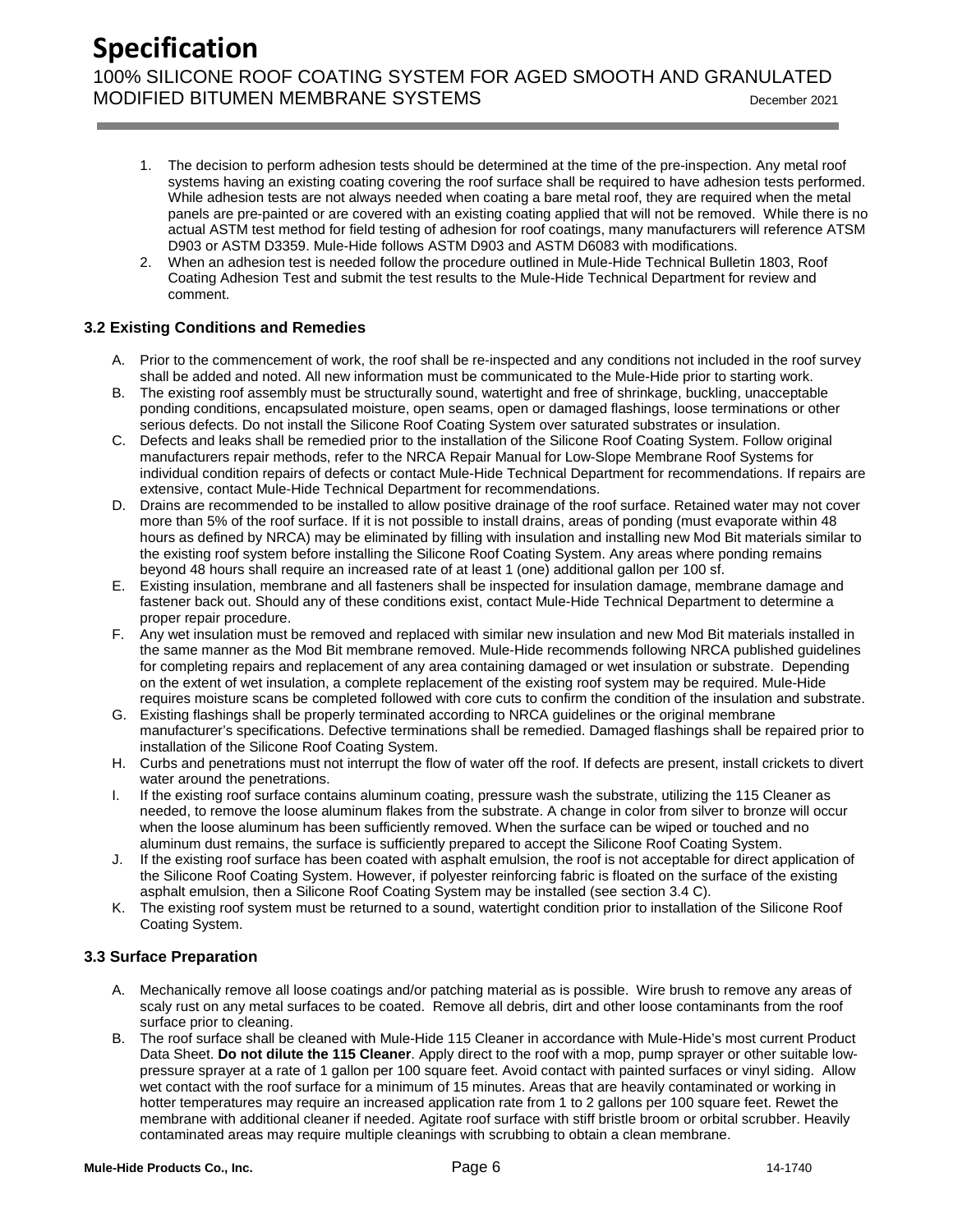## **Specification**

100% SILICONE ROOF COATING SYSTEM FOR AGED SMOOTH AND GRANULATED MODIFIED BITUMEN MEMBRANE SYSTEMS DECEMBER 2021

- C. Rinse the roof surface with clean water and a minimum 2,000 psi power washer until no 115 Cleaner residue remains. Allow roof to dry completely prior to system installation. Spot check the dried membrane with a clean rag by wiping the surface of the membrane to determine if any residue remains. If the cloth shows signs of residue (dirt or chalk) then repeat the rinsing of the membrane. A second cleaning application may be required.
- D. The contractor must be careful not to damage the existing membrane or inject water into the system while cleaning.
- E. Check local building ordinances for acceptable disposal of the rinse water. Many areas do not permit discharge into sewer systems or water containment areas. Compliance with local building codes and ordinances is the sole responsibility of the contractor.
- F. All repairs to the existing roof surface made with similar Mod Bit products may be primed upon completion of the repair. There is not a delay to priming unless there are exposed asphalts (60-day cure time) or asphalt based roof mastics (90-day cure time).
- G. Areas of the roof surface where there is exposed roof mastic from recent repairs will require a 90-day cure time prior to application of the Si 2-Part Epoxy Primer, Multibase SB or 100% Silicone Roof Coating. Priming roof mastics with less than a 90-day cure may cause cracking of the Silicone Roof Coating System.
- H. After cleaning of any substrate in preparation for the application of coating system components (primer, flashing grade, base and top coat) the application should begin as soon as practical and weather conditions allow. If this cannot occur within three to five days of cleaning, the substrate must be checked to ensure it has not become contaminated prior to the installation of these components. Rainfalls during this period can allow items like dust and pollen to be deposited on a freshly cleaned substrate causing contamination that will require additional cleaning.
- I. Coating system components must be applied to clean, dry substrates.
- J. When priming Mod Bit roof surfaces and flashings with a recommended primer. Apply 1 coat of primer at the recommended application rate. Allow a minimum of 8 hours of drying time. Lower temperatures or high humidity may require longer drying times.

#### <span id="page-7-0"></span>**3.4 Application**

- A. Mule-Hide recommends all Mod Bit roof surfaces, Mod Bit flashings and cleaned rusted metal intended to be coated with silicone coatings or sealants be primed with Mule-Hide Si 2-Part Epoxy Primer or Multibase SB to prevent staining or bleed through of asphalt or rust.
- B. If asphalt roof mastic has been used for repairs, exposed mastic must be allowed to cure for a 90-day period prior to priming.
- C. If the existing roof surface is aged emulsion, a layer of polyester fabric must be adhered (floated) to the existing roof surface prior to the application of the primer or the silicone coatings. Apply a coat of emulsion at the rate of 3 gal/100 sf. for smooth surfaces 6 gal/100sf. for granulated surfaces. Immediately lay the polyester fabric into the wet emulsion. Only apply enough pressure to the polyester to make positive contact with the emulsion. Do not try to fully embed the fabric into the emulsion. Allow the emulsion to dry. Apply the new primer or silicone at the recommended rates listed in section 1.10, Tables 1 and 2.
- D. If priming, begin the roof application by applying 1 coat of primer using application rates in section 1.10, Tables 1 and 2. To all surfaces to be coated with the silicone coating. Allow to dry until the next day (minimum of 8 hours drying time) prior to applying the 100% Silicone Roof Coating.
- E. All Mod Bit and asphaltic roof surfaces that have proper drainage (no ponding exists) may be primed with Multibase SB (where permitted).
- F. It is recommended that all details including but not limited to: curbs, parapets, penetrations, drains, scuppers, pitch pans, valleys, waterways, pipes, and light ponding areas are properly prepared as follows prior to coating the roof: 1. Seams.
	- a. All partially separated Modified Bitumen seams (including but not limited to seams, end laps and edges of all flashings) shall be caulked with Mule-Hide 100% Silicone Sealant. Sealant is applied approximately 1/8" thick, 4" wide centering over the seam edge and tapered on the edges at an application of 3.3 gal/100 lf (linear feet).
	- b. An option to 100% Silicone Sealant is to strip seams and end laps with Mule-Hide 100% Silicone Roof Coating. After priming the roof surface with the Si 2-Part Epoxy Primer or with Multibase SB (where permitted), the 100% Silicone Roof Coating shall be applied in a strip 4" wide centering over the seam edge at an application rate of 2.3 gal/100 linear feet. (112 wet mils). Allow to dry until the next day (minimum of 12 hours) before coating the roof surface with the 100% Silicone Roof Coating.
	- c. The seam repairs and reinforcement installation above are used as the basis for all other stripping and flashing applications, if not specified, the overlaps and minimum reinforcements from this section should be used.
	- 2. Flashings and Penetrations
		- a. Corners of curbs and parapets are coated with 100% Silicone Sealant at a rate of  $1/8<sup>th</sup>$  of an inch thick (125 wet mils). Apply with a brush or trowel 4" wide (2" out from the corner on each side) and 1/8" to 1/4" thick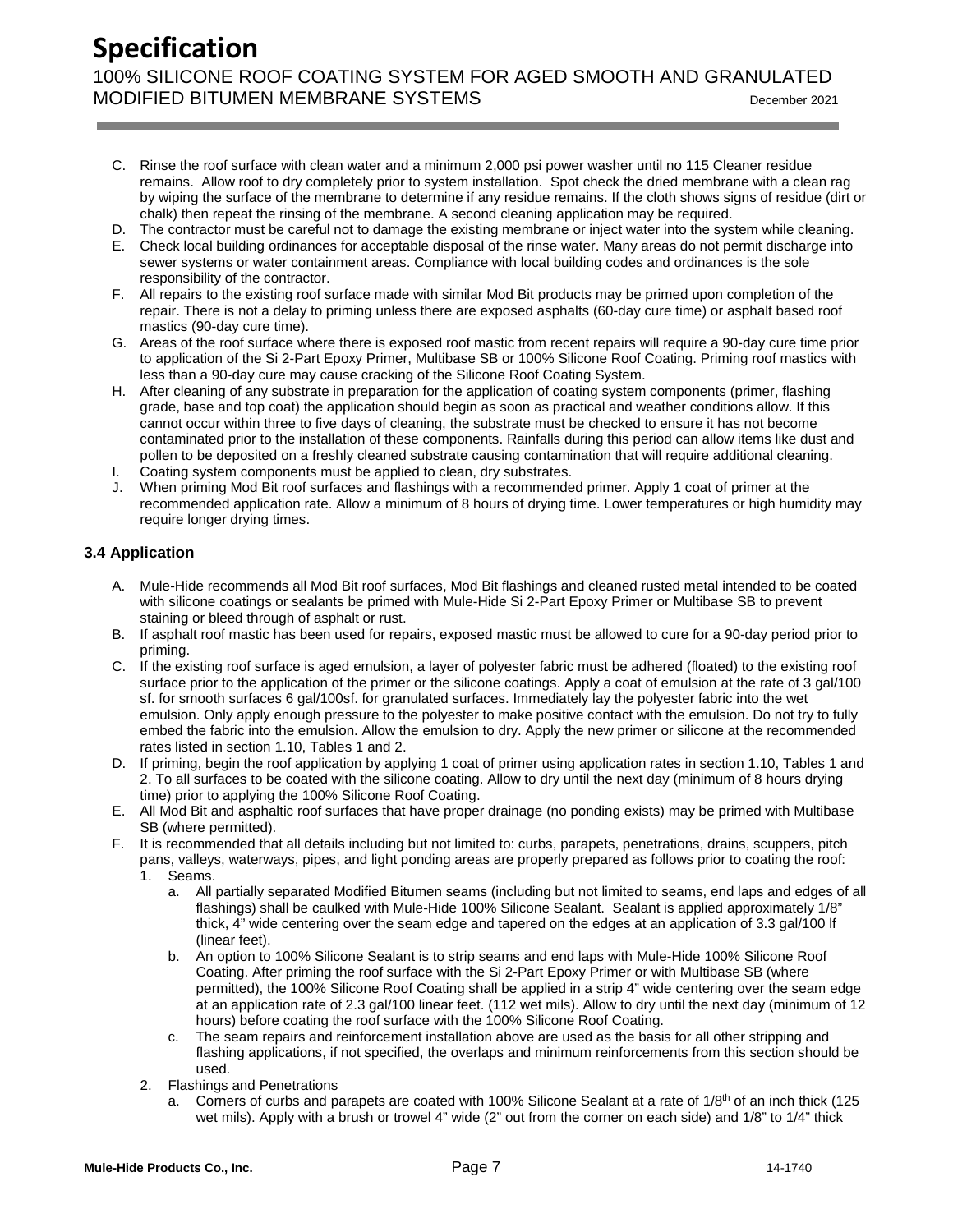## **Specification**

100% SILICONE ROOF COATING SYSTEM FOR AGED SMOOTH AND GRANULATED MODIFIED BITUMEN MEMBRANE SYSTEMS DECEMBER 2021

tapering all edges. Allow to dry until the next day (minimum of 12 hours) prior to applying the 100% Silicone Roof Coating.

- b. Curbs flashed with Mod Bit Cap Sheet shall have all seams/edges of flashings sealed with the 100% Silicone Sealant. After primer has dried, Sealant is applied 4" wide the entire length of each seam with a 4" brush, applied approximately 1/8" thick and tapered on the edges.
- c. Scuppers are flashed using 100% Silicone Roof Sealant installed a minimum of 2" into the throat of the scupper, 3" minimum onto the wall or deck surrounding the scupper opening and approximately 1/8" thick.
- d. Pipes are flashed using 100% Silicone Roof Sealant. If priming, allow primer to dry a minimum of 6 hours prior to application of the 100% Silicone Roof Sealant.
	- If the pipe flashings are in sound condition,100% Silicone Sealant may be applied with a brush or trowel approximately 1/8" thick around the pipe base extending from the base of the pipe out approximately 3". The sealant shall also be applied vertically a minimum 8" (where possible) encapsulating the existing flashing to the point of termination.
- e. Sealant pockets are flashed similar to pipes. The entire top of the pocket and penetrations (minimum 1" onto the penetration) are coated with 100% Silicone Roof Coating.
- f. Sealant pockets in sound condition may be coated with the 100% Silicone Sealant applied with a brush or trowel 1/8" to 1/4" thick fully encapsulating the sealant pocket. Sealant should extend out from the base of the pocket a minimum of 3" on all sides with edges tapered to provide a smooth transition for the 100% Silicone Roof Coating.
- g. Drains shall have a bead of 100% Silicone Sealant applied and feathered at the rear of the drain ring. Installation of the 100% Silicone Roof Coating shall be installed onto the feathered sealant.
- 4. Waterways, Valleys, and Areas Which Retain Water
	- a. Areas identified, after being primed as necessary, should be treated with an additional 1.0 gallon per 100 sf of 100% Silicone Roof Coating beyond the recommended application rate required for the specified warranty duration.
- 5. Application over Blistered Areas
	- a. Blisters which occur in the cap ply of the Mod Bit which exposes the existing insulation must be repaired using like materials prior to the installation of the 100% Silicone Roof Coating.
	- b. If there are additional waterproofing plies below the cap sheet, the blisters can be removed and the area left can be treated similar to a Waterway in the previous section.
	- c. The step-off of the plies shall be treated with 100% Silicone Sealant feathered to provide a smooth transition to the area removed prior to the installation of the 100% Silicone Roof Coating.
- G. Silicone Roof Coating Application
	- 1. Make sure all roof surfaces to receive the roof coating, are clean, free of any contamination or debris and are dry. Make sure all prep work is completed and dry prior to starting coating of the roof surface.
	- 2. Thoroughly stir all containers of 100% Silicone Roof Coating prior to application. Do not thin this product. This product cures through absorption of moisture from the air. Avoid entraining air when mixing. Do not mix at high speeds. Dry time will be faster in humid conditions. Do not apply this product over damp or wet surfaces.
	- 3. Open and partially full containers will skin over quickly. If this occurs, remove skin and continue using the remaining product. Mule-Hide recommends applying the 100% Silicone Roof Coating either by spraying or rolling.
	- 4. Apply 100% Silicone Roof Coating at the application rate as determined by the warranty requirements. See Section 1.10 Warranties for application rates. Material is fast drying. Do not distribute excessive amounts onto the roof surface prior to rolling. Do not over roll as a textured finish will result. Allow coating to dry. Typical drying time in 60 - 70°F temperatures is 2 to 4 hours depending on the thickness of the application.
	- 6. If spraying, use a multi-pass technique to obtain even results. Protect unintended surfaces from overspray. It is not recommended to use a spray application if any wind is occurring.
	- 7. Use a wet film thickness gauge during installation to confirm application rates.
	- 8. See Section 1.10 Warranties for information on wet/dry film thickness requirements for the various warranties available from Mule-Hide.
- H. Walkway Areas
	- 1. Walkways may be constructed over newly installed silicone roof coatings with the use of the Mule-Hide Walkway granules and additional silicone coating.
	- 2. Create outlines for the walkways by taping these areas off with masking or painters tape.
	- 3. Apply a fresh coat of 100% Silicone Roof Coating at a rate of 2 gal/sq.
	- 4. As soon as the silicone is applied immediately broadcast the granules into the wet coating at a minimum rate of 15 lbs. per 100 square feet. Make sure the granules completely cover the new coating.
	- 5. As soon as the granules are broadcast, remove the tape. Do not wait for the silicone to dry.
	- 6. Do not let the silicone skin over before applying the granules as the granules will not adhere to the silicone. The silicone must be wet.